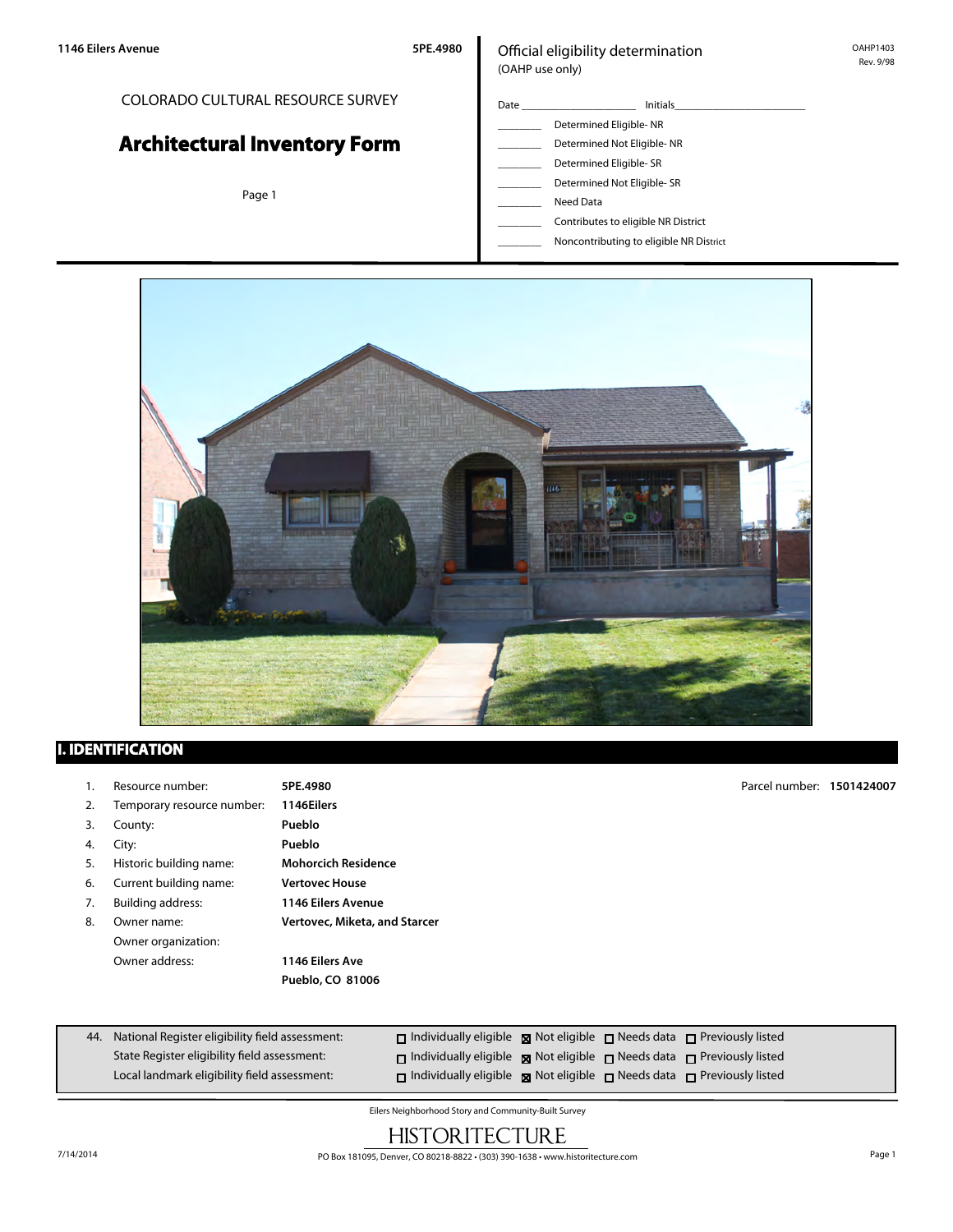#### **II. GEOGRAPHIC INFORMATION**

- 9. P.M.: **6th** Township: **21S** Range: **65W SE** 1/4 **NE** 1/4 **SE** 1/4 **SE** 1/4 of section **1**
- 10. UTM Reference Zone: **13** Easting: **534399** Northing: **4233015**
- 11. USGS quad name: **Southeast Pueblo** Scale: **7.5** Year: **1994**
- 12. Lot(s): **Lots 15 and 16, Block 2** Addition: **Cyril Zupan** Year of addition: **1943**
- 13. Boundary description and justification: **The boundary, as described above, contains but does not exceed the land historically associated with the property.**

Metes and bounds exist

#### **III. ARCHITECTURAL DESCRIPTION**

- 14. Building Plan (footprint, shape): **L-Shaped Plan** Other building plan descriptions:
- 15. Dimensions in feet: **1010 square feet**
- 16: Number of stories: **One**
- 17: Primary external wall material(s): **Brick**

Other wall materials:

- 18: Roof configuration: **Gabled Roof/Cross Gabled Roof** Other roof configuration:
- 19: Primary external roof material: **Asphalt Roof/Composition Roof** Other roof materials:
- 20: Special features: **Chimney Porch Window/Glass Block**

21: General architectural description:

**Oriented to the west, this one-story Ranch home features an L-shaped plan. The home is faced in blonde Roman brick. All of the trim is wood, painted light brown, and all of the window sills are brick. The cross-gabled roof is covered in asphalt composition shingles.**

**The primary entry is nearly centered on the façade, at the intersection of the front-gabled and side-gabled portions of the home. The inside door is lightly stained wood with a rectangular, vertically oriented opening, with a decorative metal grate near the top and a metal mail slot in the center. The combination storm door is black metal with a bottom kickplate. The front door is reached via three concrete steps and appears within an arched opening onto the front porch. Another arch distinguishes between the entry area and the front porch along the side-gabled bay. Decorative ironwork, painted light brown, flanks the front steps and surrounds the porch perimeter. Plain, narrow metal supports span the area**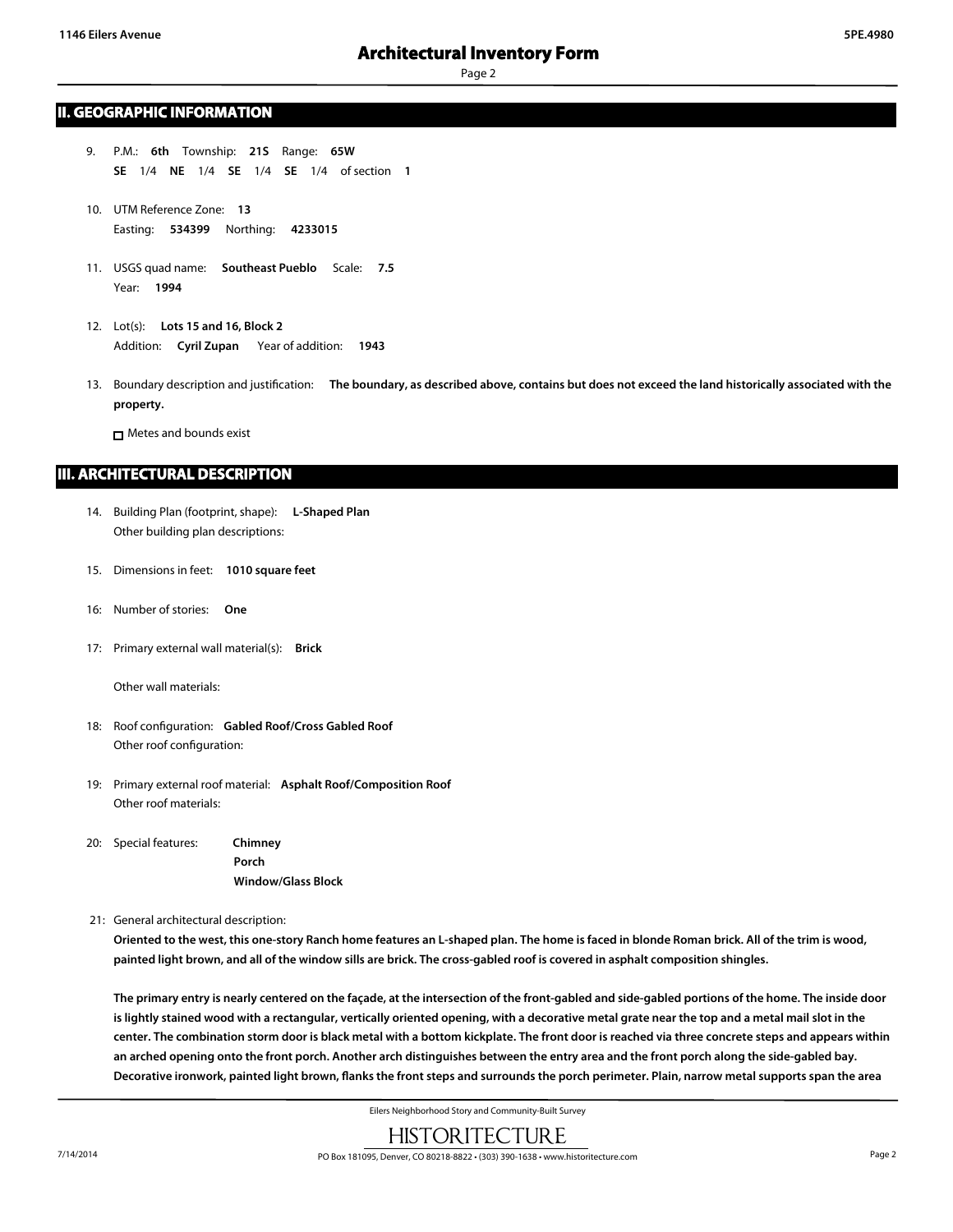# **Architectural Inventory Form**

Page 3

**between the porch railing and the tan (likely vinyl or metal) porch canopy. A large, tripartite picture window dominates the side-gabled bay south of the front door. The sidelights of this window unit feature four rectangular, horizontally oriented lites. The house number, "1146," appears on a small black plaque attached to the brick porch support, with a decorative metal support arm painted light brown. The northern portion of the façade is a front-gabled bay, with a basket-weave decorative brickwork pattern in the gable face. Like many other homes along this block, the house has a three-course decorative brick band above the concrete foundation. There is a two-window unit centered in the north bay. Each of the windows is rectangular, vertically oriented, and double-hung with four narrow, horizontal lites. A large brown fabric awning covers this window. There is a chimney along the side-gabled ridgeline, near the center of the house.**

**The north elevation has four basement-level openings and three windows on the main level of the home. The foundation windows are rectangular and horizontally oriented. The basement window nearest the center of this elevation is filled with glass block and features a small vent. The decorative brick band, visible on the façade, continues onto this side of the home. The three main-level windows are all rectangular, vertically oriented, and double-hung. The center window is slightly smaller. The larger windows appear to have, like the openings on the frontgabled bay of the façade, four horizontal lites. A narrow, rectangular, louvered vent appears in the gable face. A drainpipe runs from the gutter toward the foundation at the northwest corner of the house.**

**The south elevation has a secondary entry and three identical, main-level window openings. The interior door appears to be a white (wood or vinyl) combination. The storm door features decorative metalwork and security bars painted white. Another brown fabric awning shades the upper part of the side door. This secondary entry is reached via two curved, brick steps. There are two windows west of the side door and another to the east. All of these windows match those on the front-gabled portion of the façade, although they are singles rather than pairs. The decorative brick band also appears on this side of the house. There are three basement windows, two west of the side door and one to the east. These openings appear to be rectangular, horizontally oriented, two-lite windows. As on the north elevation, there is a narrow, rectangular, louvered vent appears in the gable face.**

**The large detached garage obscures the southern portion of the east (rear) elevation of this home. There is a rear shed-roofed, covered patio. The porch supports are highly decorative metalwork painted light brown. There are at least two window openings tucked under the eaves. Both of these openings appear to be rectangular, horizontally oriented and have two lites.**

22. Architectural style:

Other architectural style: Building type: **Ranch Type**

23. Landscape or special setting features:

**The property at 1146 Eilers Avenue contains a concrete sidewalk and a well-manicured grass lawn. A paved walkway leads to the front door and two trimmed evergreen trees/bushes flank the door to the north, along with some flowers. A walkway leads to the paved driveway at the southern edge of the property. The driveway leads to a garage at the alley. The rear yard contains a walkway, paved area, and more manicured lawn.**

#### 24. Associated building, features or objects:

#### **Garage**

**This large, rectangular, side-gabled accessory building is located in the backyard near the southwest corner of the house. The garage is built of concrete block, painted white. The roof is covered in asphalt composition shingles. The west-facing, double roll-up door features horizontal (likely vinyl) strips. Individual glass blocks, arranged in a straight line on a course below the eaves, pierce the garage's west, north, and south elevations. A narrow, rectangular, louvered vent appears in both the north and south gable faces.**

#### **Shed 1**

**This small, rectangular, front-gabled accessory building is located in the southwest corner of the lot, along the alley to the rear of the home. It is white metal with a metal roof. No openings exist on either the south or east elevation of the west-facing shed. Neither the north nor the east (façade) elevations are visible from the public right-of-way.**

**Shed 2**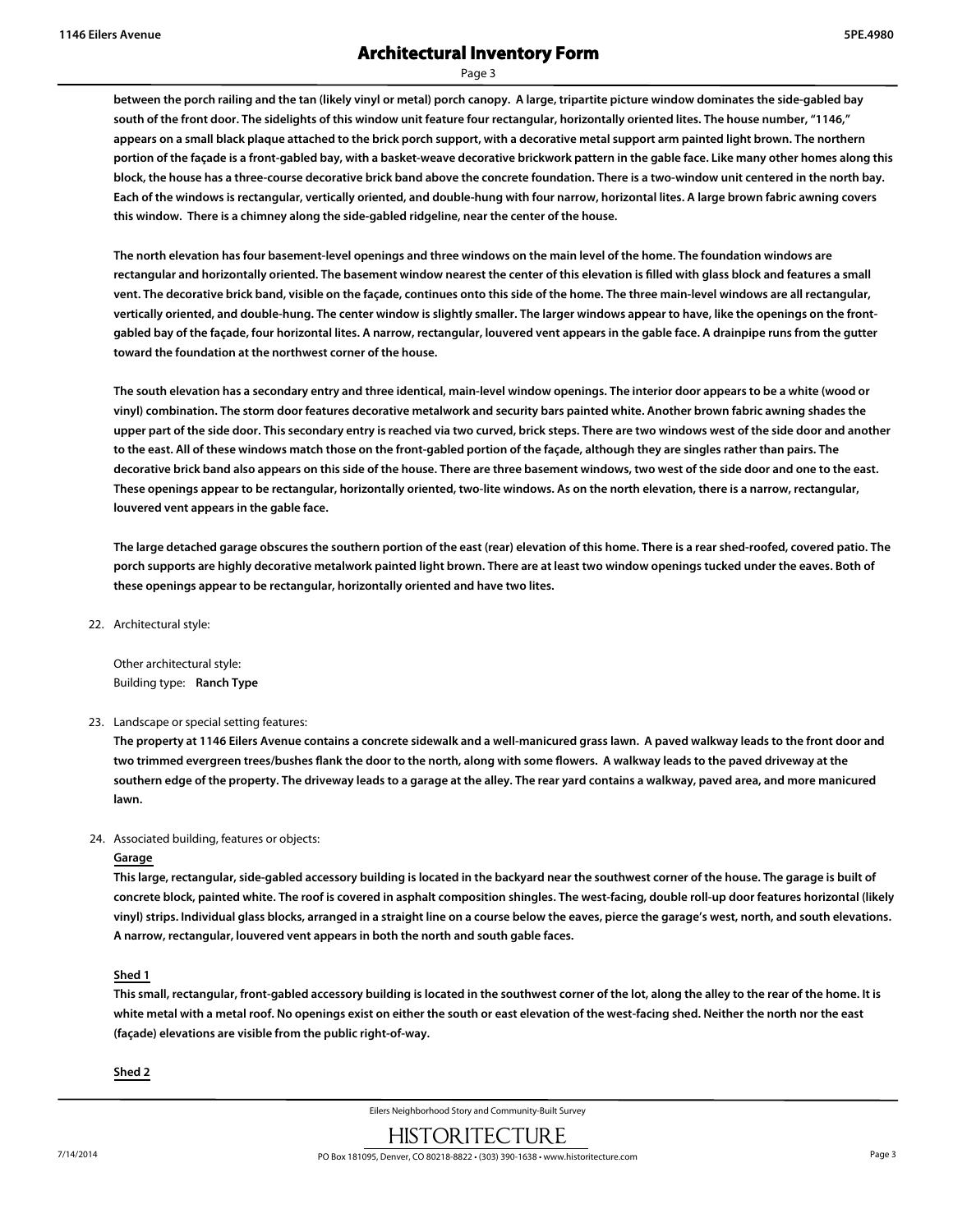**This square, flat-roofed accessory building is located adjacent to and north of Shed 1. It is sided in fiberboard, painted white. No openings are visible on the south or west elevations. Neither the north elevation or east façade were visible from the public right-of-way.**

#### **IV. ARCHITECTURAL HISTORY**

- 25. Date of Construction: **1953** Source of Information: **Pueblo County Assessor (online) R** Actual □ Estimate
- 26. Architect: **Unknown** Source of Information:
- 27. Builder: **Unknown** Source of Information:
- 28. Original Owner: **Joe Mohorcich** Source of Information: **Notebook kept by Dominik Zakrasek listed all the lots and buyers in the Zupan Subdivision.**
- 29. Construction history:

**This survey found no evidence concerning the construction of this house. However, a notebook kept by Dominik Zakrasek shows Joe Mohorchich purchased the lot. Evelyn "Maizie" Vertovec mentions that the bathroom had a skylight.**

30. Location: **Original Location** Date of move(s):

#### **V. HISTORICAL ASSOCIATIONS**

- 31. Original use(s): **Domestic/Single Dwelling**
- 32. Intermediate uses(s): **Domestic/Single Dwelling**
- 33. Current uses(s): **Domestic/Single Dwelling**
- 34. Site type(s): **Single-family domestic residence**
- 35. Historical background:

**The lot was bought by Joe Mohorcich, who built this house in 1953. In 1988 he sold it to his daughter and son-in-law, Evelyn "Maizie" and Ray Vertovec.**

**Maizie Vertovec remembers growing up at the house adjacent to the Eilers' Place (326 East Mesa Avenue):**

**"Auntie Lillian and Dad made a fire (in the fireplace) and got the big tree for Christmas. Mother made cakes for many occasions. She was the cook. Everyone in the house had duties. Christmas was a big event every year. Auntie Lillian's husband, "Jonsey," was the piano player (by ear). Listened to the radio in the front room, and all the boxing fights were a big thing. (Our family) had a bathroom in this house since I was born, and had a skylight in it which I never appreciated then. Grandmother ("Pepa") has a special thing that she did for neighbors and friends: pierced their ears. (I) went to many birthdays, weddings, graduation, and so forth as our family was big. I was little when we butchered pigs at 326 East Mesa (Avenue) and made klobase. We also did this at 1146 Eilers Avenue (too). We have always had homemade sausage."**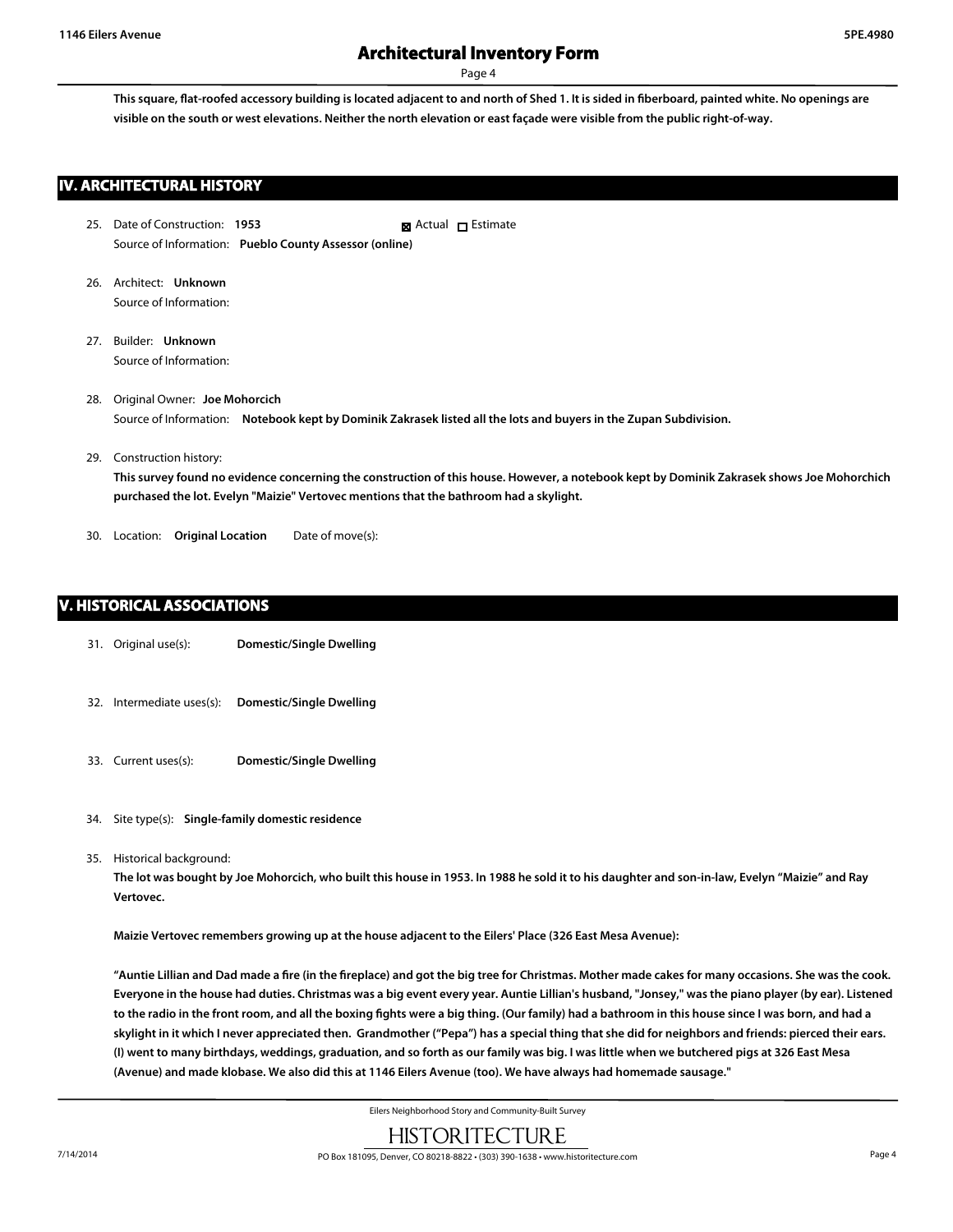36. Sources of information:

**Vertovec, Evelyn. "Memories of Christmas, sausage making." Memoir Writing Workshop. St. Mary's Parish Hall. 19 November 2011. Pueblo County Assessor (online)**

#### **VI. SIGNIFICANCE**

- 37. Local landmark designation:  $\Box$  Yes  $\boxtimes$  No Designation authority: Date of designation:
- 38. Applicable National Register criteria:
	- $\boxtimes$  A. Associated with events that have made a significant contribution to the broad patterns of our history.
	- $\Box$  B. Associated with the lives of persons significant in our past.
	- $\boxtimes$  C. Embodies the distinctive characteristics of a type, period, or method of construction, or that represent the work of a master, or that possess high artistic values, or that represent a significant and distinguishable entity whose components may lack individual distinction.
	- $\square$  D. Has yielded, or may be likely to yield, information important in prehistory or history.
	- $\square$  Qualifies under Criteria Considerations A through G (see manual).
	- $\square$  Does not meet any of the above National Register criteria.

Applicable Colorado State Register criteria:

- $\boxtimes$  A. Associated with events that have made a significant contribution to history.
- $\square$  B. Connected with persons significant in history.
- $\boxtimes$  C. Has distinctive characteristics of a type, period, method of construction or artisan.
- $\square$  D. Is of geographic importance.
- $\square$  E. Contains the possibility of important discoveries related to prehistory or history.
- $\square$  Does not meet any of the above Colorado State Register criteria.

Applicable City of Pueblo landmark criteria:

- $\Box$  1a. History: Have direct association with the historical development of the city, state, or nation; or
- $\Box$  1b. History: Be the site of a significant historic event; or
- $\Sigma$  1c. History: Have direct and substantial association with a person or group of persons who had influence on society.
- $\boxtimes$  2a. Architecture: Embody distinguishing characteristics of an architectural style or type; or
- $\Box$  2b. Architecture: Be a significant example of the work of a recognized architect or master builder, or
- $\Box$  2c. Architecture: Contain elements of architectural design, engineering, materials, craftsmanship, or artistic merit which represent a significant or influential innovation;
- $\Box$  2d. Architecture: Portray the environment of a group of people or physical development of an area of the city in an era of history characterized by a distinctive architectural style.
- $\Box$  3a. Geography: Have a prominent location or be an established, familiar, and orienting visual feature of the contemporary city, or
- $\Box$  3b. Geography: Promote understanding and appreciation of Pueblo's environment by means of distinctive physical characteristics or rarity; or
- $\square$  3c. Geography: Make a special contribution to Pueblo's distinctive character.
- $\square$  Does not meet any of the above City of Pueblo landmark criteria.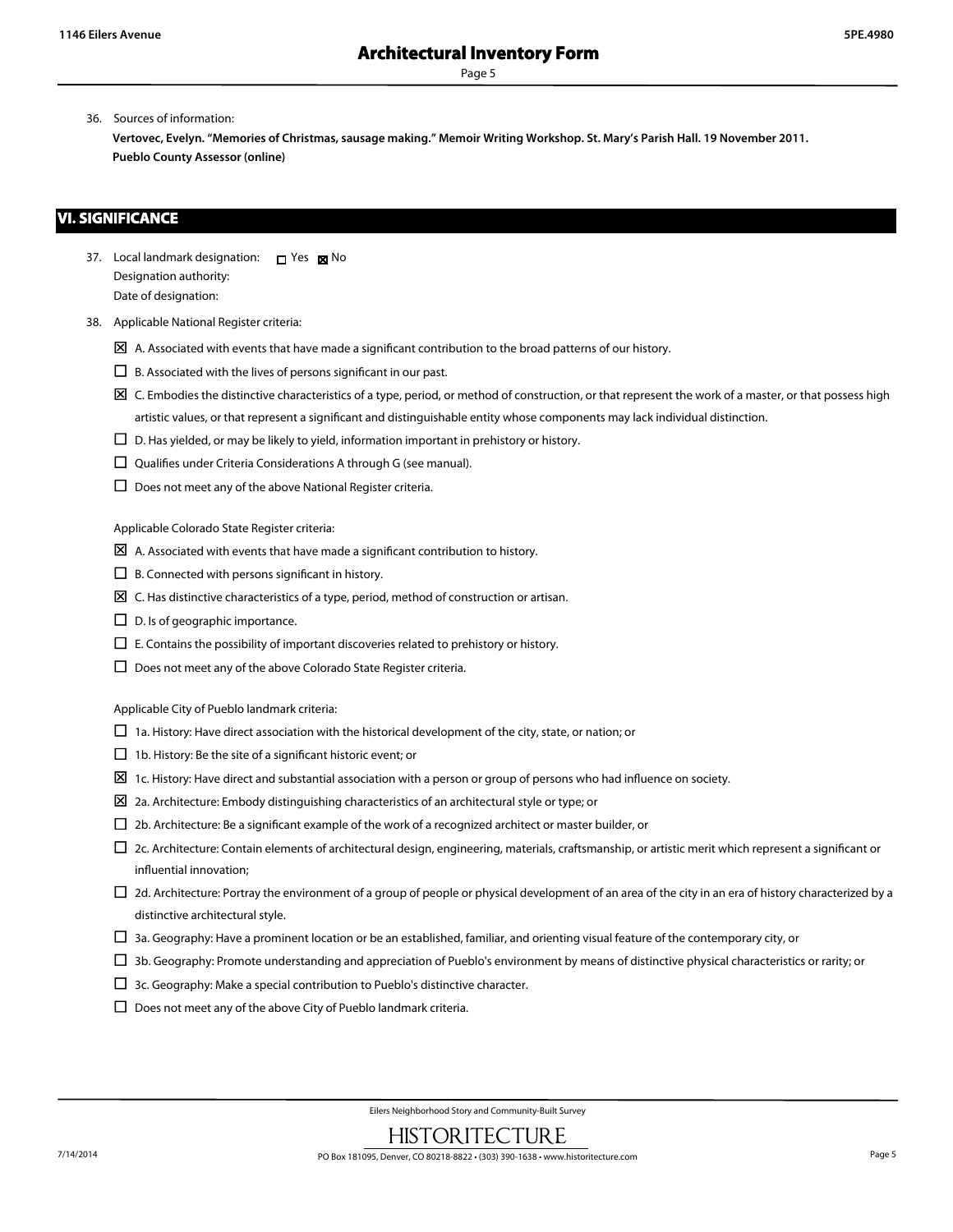39. Areas of significance: **Architecture**

#### **Ethnic Heritage/European**

40. Period(s) of Significance: **1953; 1953-1964**

41. Level of Significance: □ National □ State ■ Local □ Not Applicable

42. Statement of Significance:

**This property has been associated with the Slovenian Mohorcich family over its entire sixty-one-year history. Joe and Evelyn (Glavich) Mohorcich arranged for construction and daughter Evelyn "Maizie" (Mohorcich) Verotec is the current owner. Character-defining features include its L-shaped plan, large picture window, and front porch with recessed primary entry. Similar to other homes on the block, this house is constructed of brick (blonde) and made use of both glass block to fill basement window openings as well as decorative ironwork for porch surrounds, rails, and supports. This property does not possess sufficient significance to be considered individually eligible for listing on the National Register of Historic Places, the Colorado State Register of Historic Properties, or as a Pueblo Landmark.**

43. Assessment of historic physical integrity related to significance:

**This home exhibits a high level of physical integrity relative to the seven aspects of integrity as defined by the National Park Service and the Colorado Historical Society: location, setting, design, materials, workmanship, feeling, and association. The large garage appears to be non-original to the site; however this accessory building is detached from and behind the house and, therefore, has minimal impact on the aspects of design, materials, and workmanship. This building retains sufficient physical integrity to convey its significance.**

#### **VII. NATIONAL REGISTER ELIGIBILITY ASSESSMENT**

| 44. | National Register eligibility field assessment:<br>State Register eligibility field assessment:<br>Local landmark eligibility field assessment:                                                                                                                                                                                                                                                                                                                                                                                                                                                                                                                                                                                                                      | $\Box$ Individually eligible $\Box$ Not eligible $\Box$ Needs data $\Box$ Previously listed<br>$\Box$ Individually eligible $\Box$ Not eligible $\Box$ Needs data $\Box$ Previously listed<br>$\Box$ Individually eligible $\Box$ Not eligible $\Box$ Needs data $\Box$ Previously listed |  |  |  |
|-----|----------------------------------------------------------------------------------------------------------------------------------------------------------------------------------------------------------------------------------------------------------------------------------------------------------------------------------------------------------------------------------------------------------------------------------------------------------------------------------------------------------------------------------------------------------------------------------------------------------------------------------------------------------------------------------------------------------------------------------------------------------------------|-------------------------------------------------------------------------------------------------------------------------------------------------------------------------------------------------------------------------------------------------------------------------------------------|--|--|--|
| 45. | Is there National Register district potential:<br><b>IS</b> Yes <b>I</b> No <b>I</b> Needs Data<br>Discuss: The Eilers Neighborhood Story and Community-Built Survey project identified an eligible National Register Historic District that<br>includes the Cyril Zupan subdivision and the Diocese of Pueblo property (St. Mary's Church, St. Mary's School, and associated buildings)<br>to its west. This area is important for its association with Catholic priest Father Cyril Zupan, Ethnic history (Slovenian), Community<br>Planning and Development, and Architecture. The period of significance for the district is 1921-1964.<br>If there is National Register district potential, is this building contributing:<br><b>⊠</b> Yes $\Box$ No $\Box$ N/A |                                                                                                                                                                                                                                                                                           |  |  |  |
| 46. | <b>VIII. RECORDING INFORMATION</b>                                                                                                                                                                                                                                                                                                                                                                                                                                                                                                                                                                                                                                                                                                                                   | If the building is in existing National Register district, is it contributing:<br>$\Box$ Yes $\Box$ No $\boxtimes$ N/A                                                                                                                                                                    |  |  |  |
| 47. | Digital photograph file name(s):<br>Digital photographs filed at:                                                                                                                                                                                                                                                                                                                                                                                                                                                                                                                                                                                                                                                                                                    | eilersave1146 - 1.tif through eilersavenue1146 - 5.tif<br>Robert Hoag Rawlings Public Library<br>100 E. Abriendo Avenue<br>Pueblo, CO 81004-4290                                                                                                                                          |  |  |  |
| 48. | Report title:                                                                                                                                                                                                                                                                                                                                                                                                                                                                                                                                                                                                                                                                                                                                                        | Eilers Neighborhood Story and Community-Built Survey                                                                                                                                                                                                                                      |  |  |  |
| 49. | Date(s):                                                                                                                                                                                                                                                                                                                                                                                                                                                                                                                                                                                                                                                                                                                                                             | 10/22/2013                                                                                                                                                                                                                                                                                |  |  |  |

50: Recorder(s): **Mary Therese Anstey**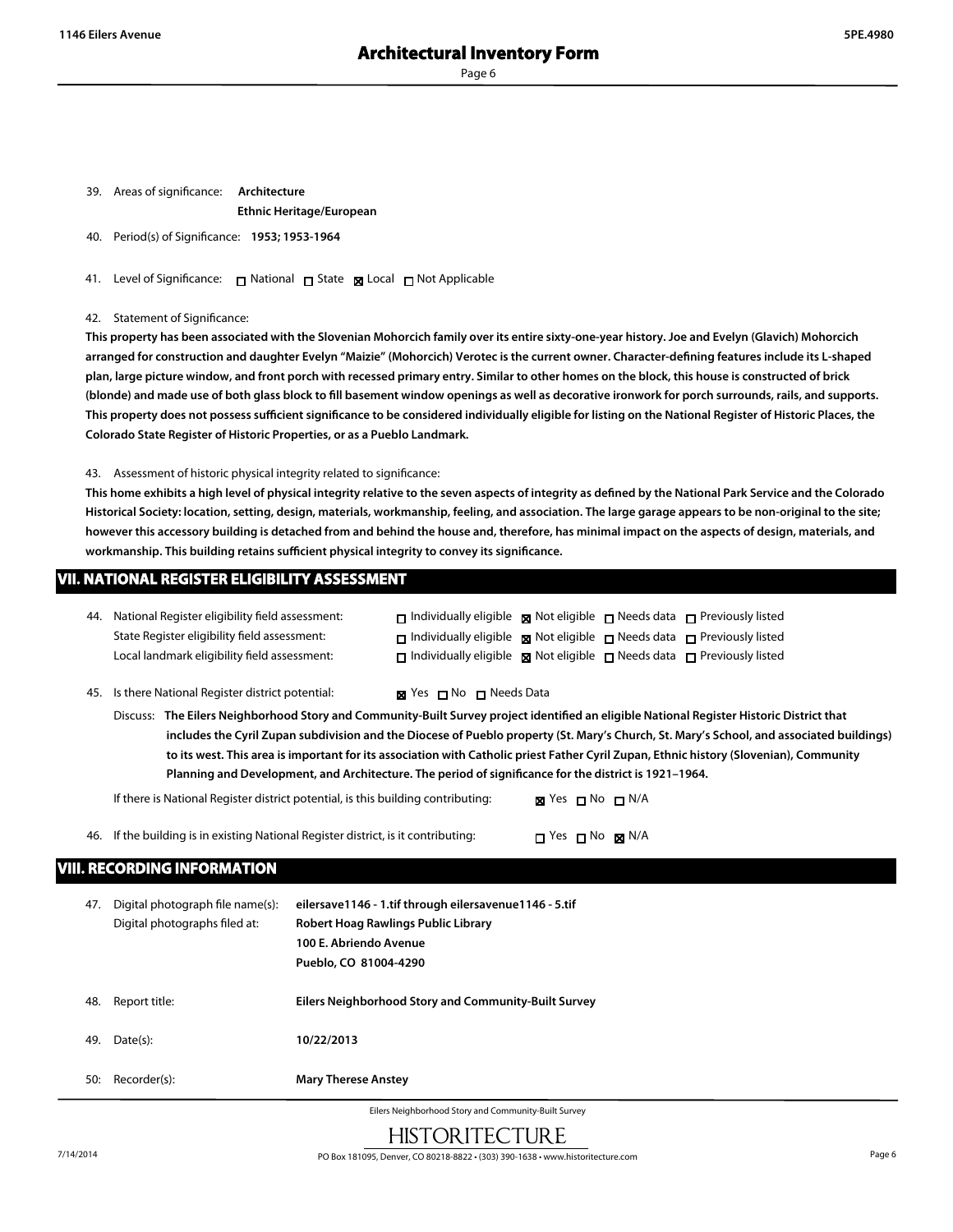| 51: Organization: | Historitecture, LLC                    |
|-------------------|----------------------------------------|
| 52: Address:      | PO Box 181095<br>Denver, CO 80218-8822 |

53: Phone number(s): **303-390-1638**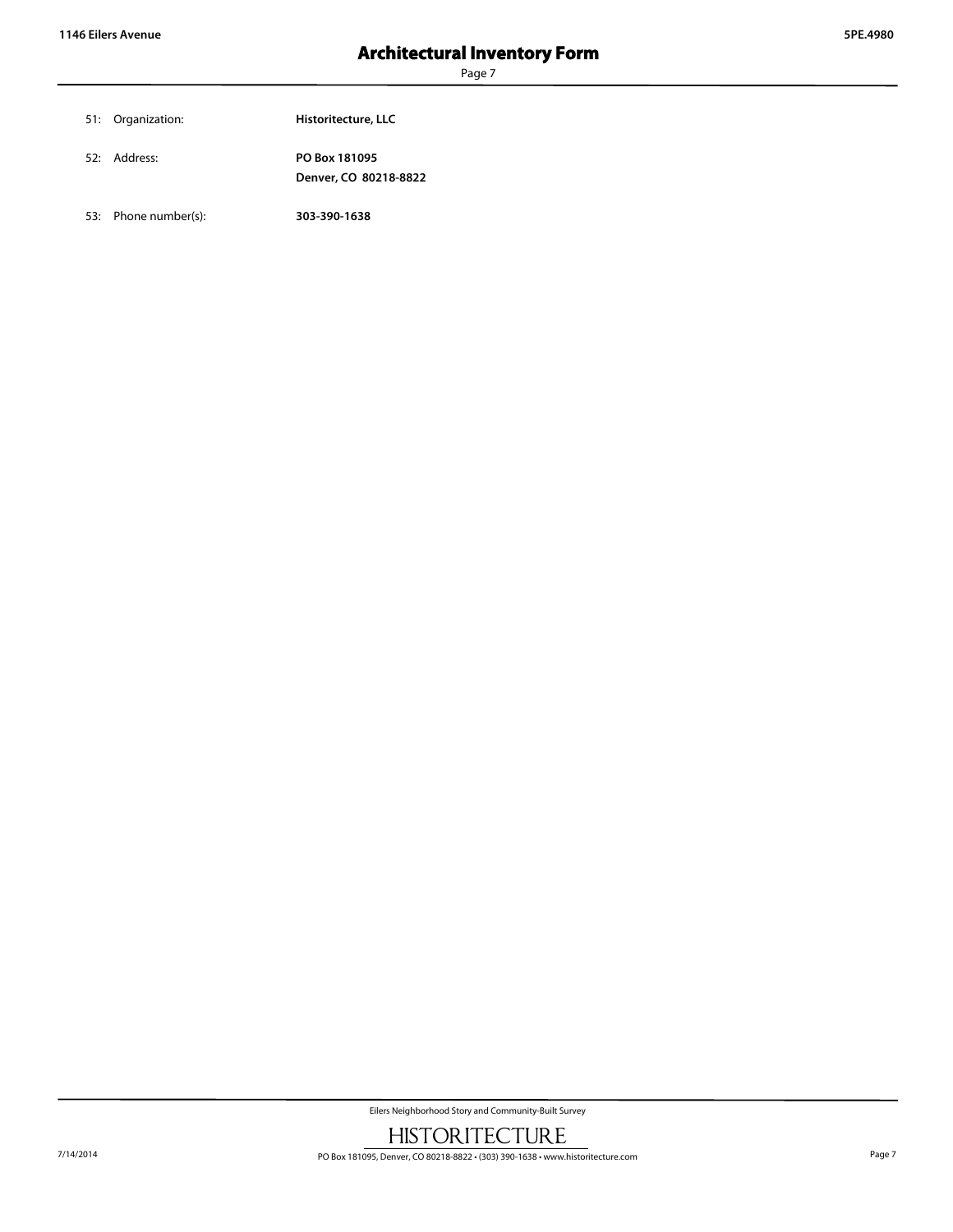# **Architectural Inventory Form**

Page 8

# **SKETCH MAP**